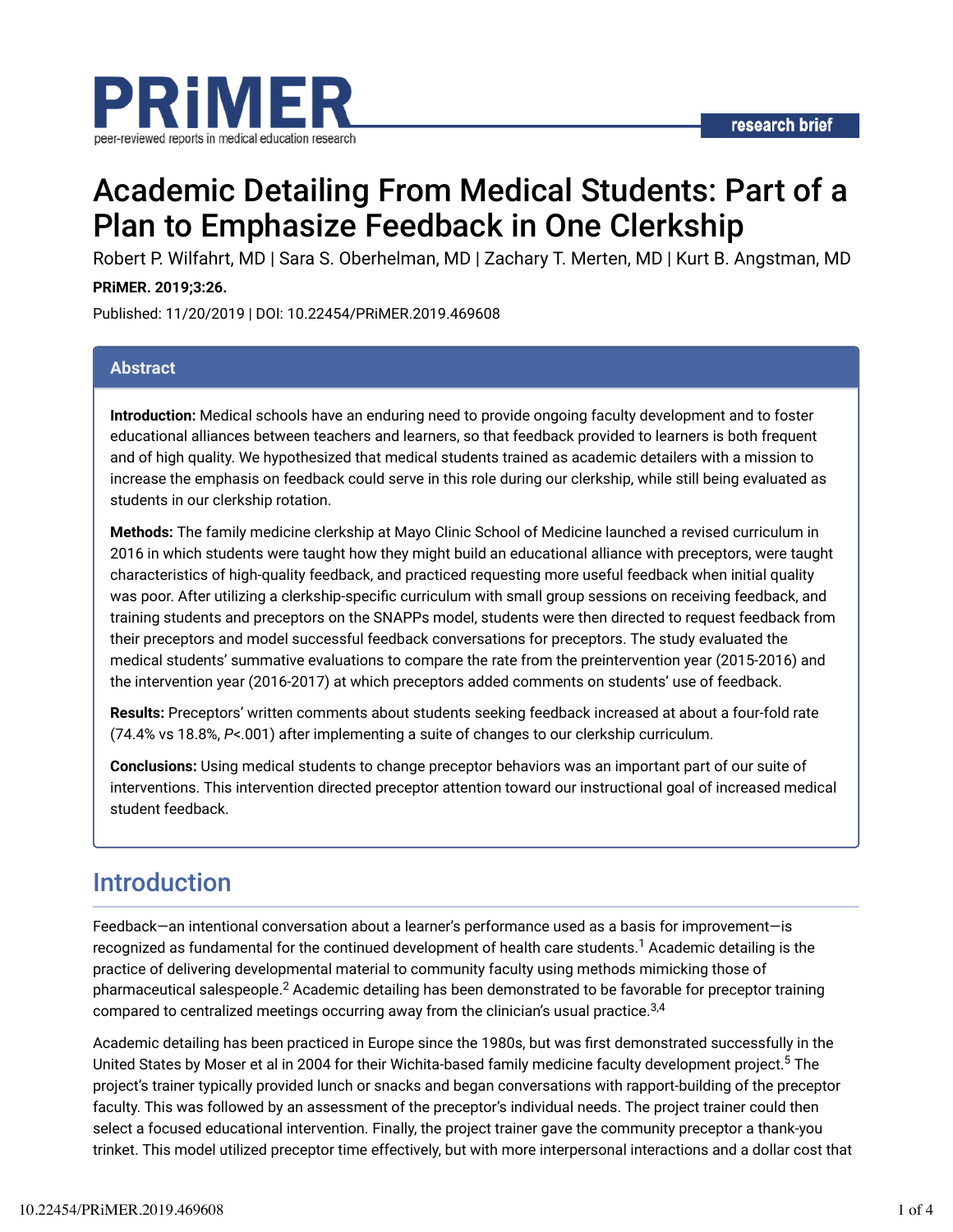compared favorably to group workshops.

Academic detailing has also been utilized by giving medical students specific content training before they met community preceptors to deliver the content.<sup>6</sup> However, this contact occurred outside of the usual academic schedule, while the students were not a part of the preceptors' current clerkships. Others have developed general guidelines for students as they enter clerkships. $^7$ 

Based on reviews describing students' appreciation of the importance of feedback<sup>8</sup> and their ability to identify characteristics of well-delivered feedback,<sup>9</sup> we postulated that students would be motivated to obtain high-quality feedback and that students could serve as academic detailers to their own family medicine preceptor, while being taught by them. Our prior experience with faculty development suggested that student behaviors were more likely to be changed, and that by emphasizing this half of the feedback dyad we would reap greater changes in communication. We hypothesized an increase in the attention given to feedback via students' academic detailing during our clerkship would increase the frequency of feedback given by the preceptors.

# **Methods**

In July 2016, the family medicine department at the Mayo Clinic Alix School of Medicine changed the curriculum (Table 1) to improve feedback provision and usage in a redesign of its third-year clerkship. Each medical school class had approximately 50 students who rotated through this 3-week clerkship, in 8 to 10 blocs during the academic year. We assigned the medical students to one or two preceptors at sites within Southeastern Minnesota, Jacksonville, Florida, or Phoenix, Arizona. The number of preceptors participating in this clerkship did not significantly change in the observation period, with a majority (56/62) participating in both years.

For the intervention, we began a clerkship curricular element with small group sessions including illustrative scenarios and videos. Students gave examples of good and bad feedback they had received, and characteristics of excellent feedback were listed. Barriers to successfully receiving feedback were discussed, as were means of improving the utility of awkwardly-offered feedback. The students were then directed to request feedback from their preceptors and to model successful feedback conversations for preceptors.

The students also received training on the SNAPPS model of student presentation. $^{10}$  SNAPPS differs from the traditional format of patient presentation usually taught in medical school. It reduces a student's usual emphasis on a detailed recounting of the history of present illness and instead makes a place for communication of the student's narrowed differential, analysis, and plan in order to help demonstrate higher-order thinking. The SNAPPS model was demonstrated to preceptors during departmental educational conferences and by online videos. Preceptors were reminded to employ the model at the beginning of each rotation. Faculty in-services were used to teach how to provide high-quality written assessments of students, and to alert preceptors of upcoming changes in the clerkship including use of students as academic detailers. However, we did not track which preceptors were present or which methods they used (conference, online, email, etc). We considered the students to be the more impacted audience, since their education was directly affected.

We altered clerkship grading criteria to include the preceptors' judgement on students' observed use of feedback. Within 4 weeks of the rotation's end, preceptors were required to describe student progress in a content-rich, freetext narrative assessment. The narrative content of these evaluations were then reviewed by one of the authors (R.P.W.) for any mention of words or phrases such as "sought feedback," or "took instruction well." The number of written narratives mentioning feedback was then tallied.

We considered all final course evaluations for the family medicine clerkship for the 2015-2016 (preintervention, n=49) and 2016-2017 (intervention, n=47) academic years. Our institutional review board considered this study exempt. We analyzed data by  $\chi^2$  analysis with significance set at P<.05.

## **Results**

In 2015-2016 there were nine assessments of seeking feedback for the 49 students (18.4%). There was a significant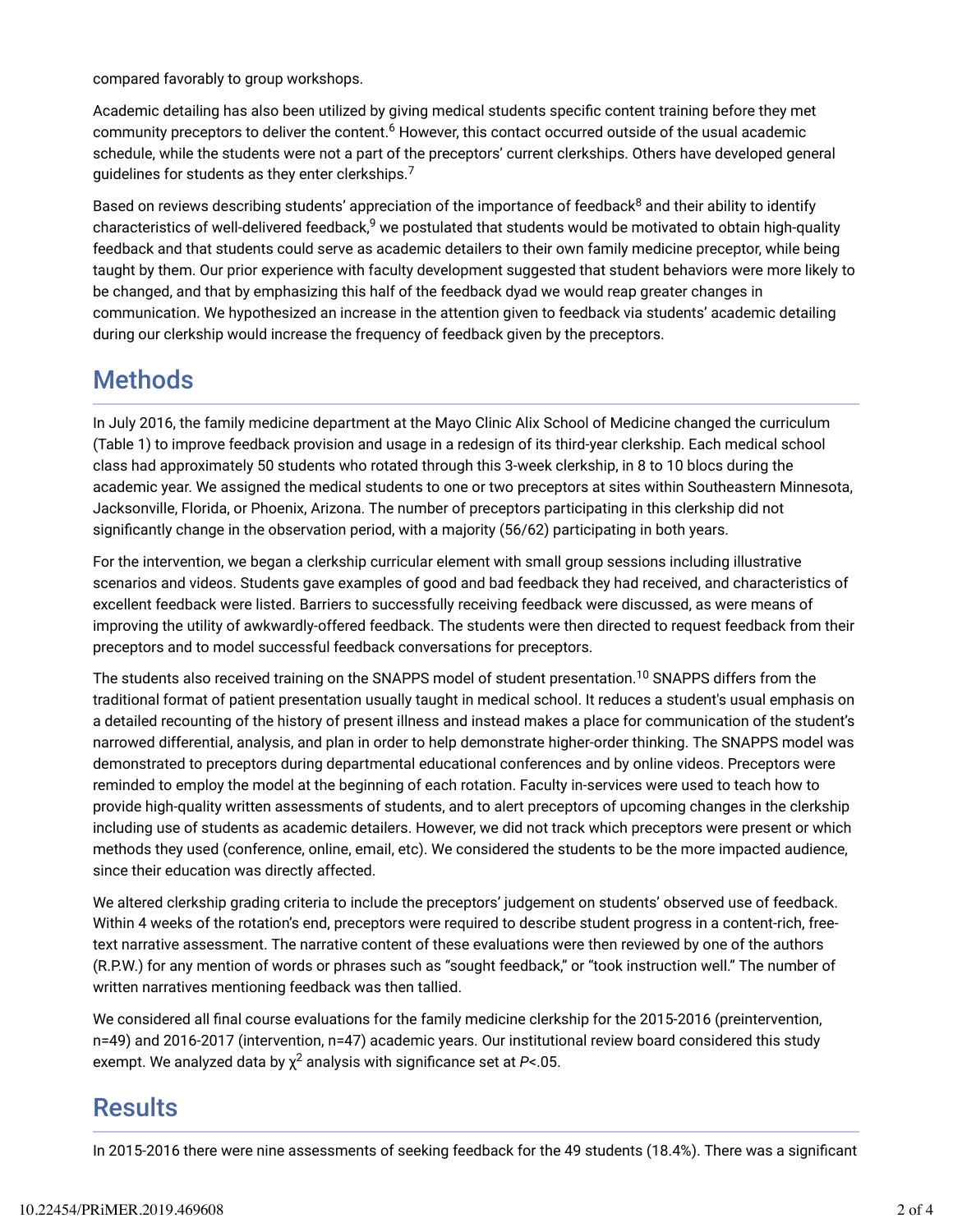increase to 35 experiences of feedback being mentioned in the narrative comments (74.4%, *P*<.001) after the intervention in 2016-2017. Table 2 documents several representative comments from the faculty after the intervention.

## **Discussion**

Our feedback-focused clerkship changes sought to meet entrustability targets for professional communication. Using a suite of tools to inform the medical student about the importance of feedback and train them in academic detailing, our study demonstrated a significant short-term increase in medical student feedback that was timely and formative.

The increased number of preceptor evaluations mentioning feedback shows that our preceptors noticed when students asked for feedback. As academic detailers, our students were more likely to develop an educational alliance with their preceptor. This alliance, together with prior exposure to tools allowing student-detailers to use feedback effectively, suggests that our feedback curriculum can improve students' educational experiences and ongoing performance. Using the students themselves to change preceptor behaviors was an important part of our suite of interventions—a suite that has successfully directed preceptor attention toward the instructional goal. The success of the intervention is demonstrated by the increase in the number of times it is mentioned by preceptors in their summative narration. The etiology of the improvement (whether increased student responsiveness or preceptor activation) is not the primary concern, but the result of enhanced timely clerkship feedback is.

# Tables and Figures

#### **Table 1: Components of Family Medicine Feedback Curriculum**

- 1. Academic detailing
	- a. Small group discussions on seeking and receiving quality
	- b. Video and scenario training
	- c. Barriers to feedback and potential opportunities
	- d. Modeling successful clinical feedback
	- e. Training in SNAPPS feedback model
- 2. Faculty training (didactic, online, email)
- 3. Faculty reminders 4. Student grading
- 

#### Table 2: Samples of Preceptors' Narrative Summative Evaluations

I appreciated that [student] would frequently ask for feedback, and he was receptive to constructive criticism... His presentation skills also improved throughout the rotation. Initially he had minor difficulties with obtaining all the information, but by the end of the rotation, he was able to provide very detailed histories."

"...[student] is gracefully accepting of feedback... which she then clearly attempted to incorporate."

"She engaged with feedback at multiple points during the rotation, sought to clarify feedback when needed, and was noted... to have clearly applied feedback to subsequent patient interactions.

### Corresponding Author

Kurt B. Angstman, MD

Department of Family Medicine, Mayo Clinic, 200 1st St SW, Rochester, MN 55905. 507-284-2500. Fax: 507-266-4733.

angstman.kurt@mayo.edu

### **Author Affiliations**

Robert P. Wilfahrt, MD - Department of Family Medicine, Mayo Clinic, Rochester, MN